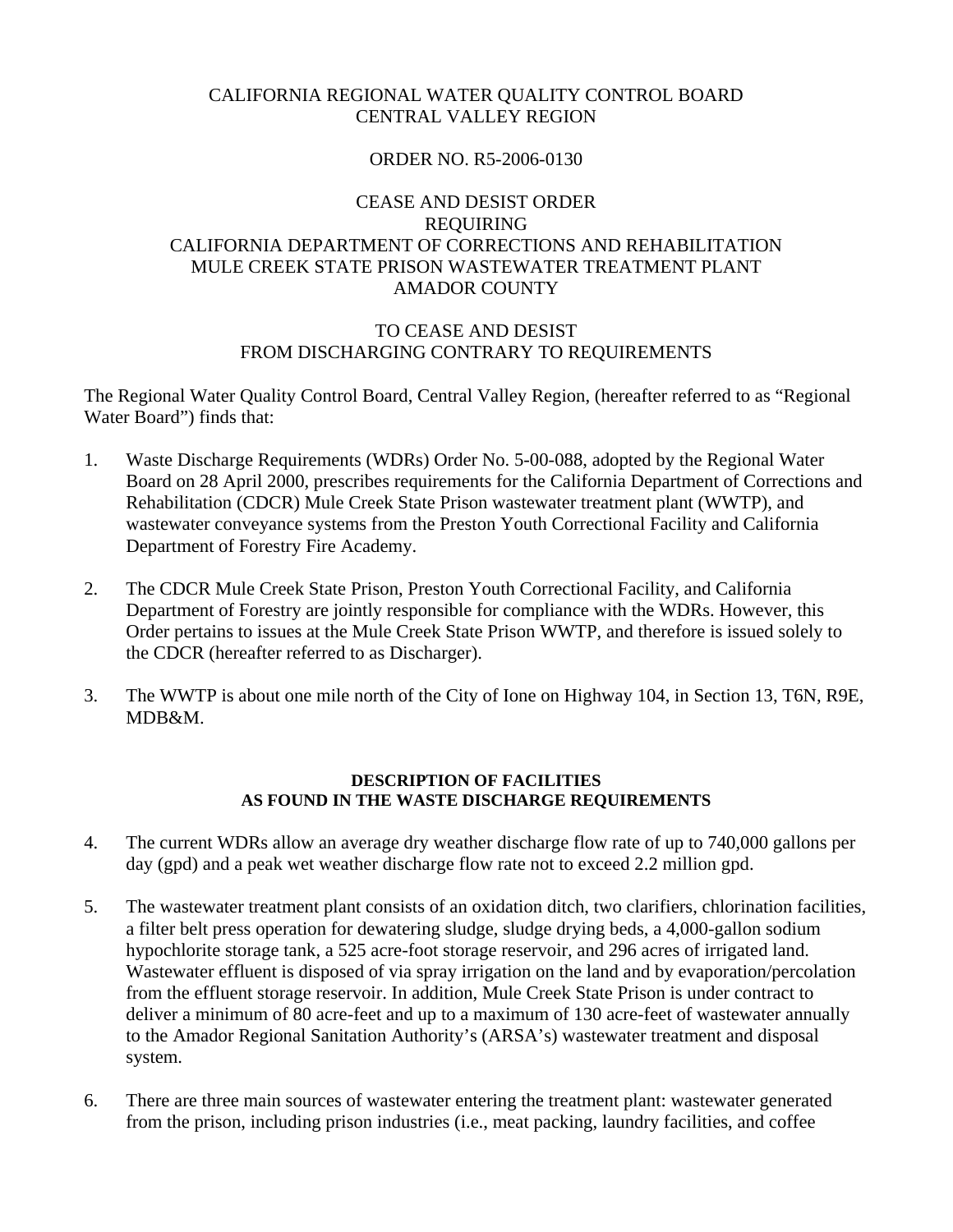ground processing), wastewater generated from Preston Youth Correction Facility, and wastewater from the California Department of Forestry Fire Academy. The WDRs state that average wastewater flow volume from Preston is 153,000 gpd with peak flows up to 239,000 gpd. The WDRs state that winter wastewater flows from the Forestry Fire Academy average 2,000 gpd. During the summer months, when training classes are in session, the flows increase to approximately 10,000 to 20,000 gpd. Influent flows from Preston and the Forestry Fire Academy are measured by flow meters; however, they are not individually reported in the Discharger's monthly monitoring reports.

- 7. The Discharger is responsible for the operation and maintenance of the WWTP, the 525-acre foot storage reservoir, the sprayfields, and all conveyance lines on its property. The Discharger is also responsible for maintaining the sewer line between Preston's Pump Station #1 and the wastewater treatment plant.
- 8. The Preston Youth Correctional Facility is responsible for the operation and maintenance of the two lift stations, the bar screen, and the sewer line between its two pump stations.
- 9. The California Department of Forestry is responsible for the maintenance of all conveyance lines and appurtenances associated with the transport of wastewater from the Academy's property to Mule Creek State Prison's property line, including the pipe crossing above Mule Creek.

### **HISTORY OF VIOLATIONS**

- 10. On 25 July 2006, the Discharger's treatment plant operator notified Regional Water Board staff via telephone that effluent was being discharged in violation of the WDRs. Specifically, the operator stated that the effluent limits for total coliform organisms and BOD were being exceeded. The operator stated that the treatment plant was being hydraulically overloaded due to overcrowding in the prison, and that he was trying to implement improvements to bring the WWTP into compliance.
- 11. On 14 August 2006, the Discharger's treatment plant operator contacted staff to provide an update, stating the plant effluent still did not comply with the effluent limits in the WDRs.
- 12. On 15 August 2006, Regional Water Board staff received a call and e-mail from ARSA's wastewater treatment plant operator stating that he had toured the Discharger's wastewater treatment plant on 8 August 2006 and found that the plant was severely overloaded, resulting in wastewater not being adequately treated. Solids were bypassing the treatment system and being discharged onto land.

### 16 August 2006 Inspection Violations

- 13. Staff conducted a compliance inspection of the Discharger's facility on 16 August 2006.
- 14. During the inspection, the Discharger's staff provided Regional Water Board staff a letter describing the treatment plant problems. In summary, the letter stated (1) that the treatment plant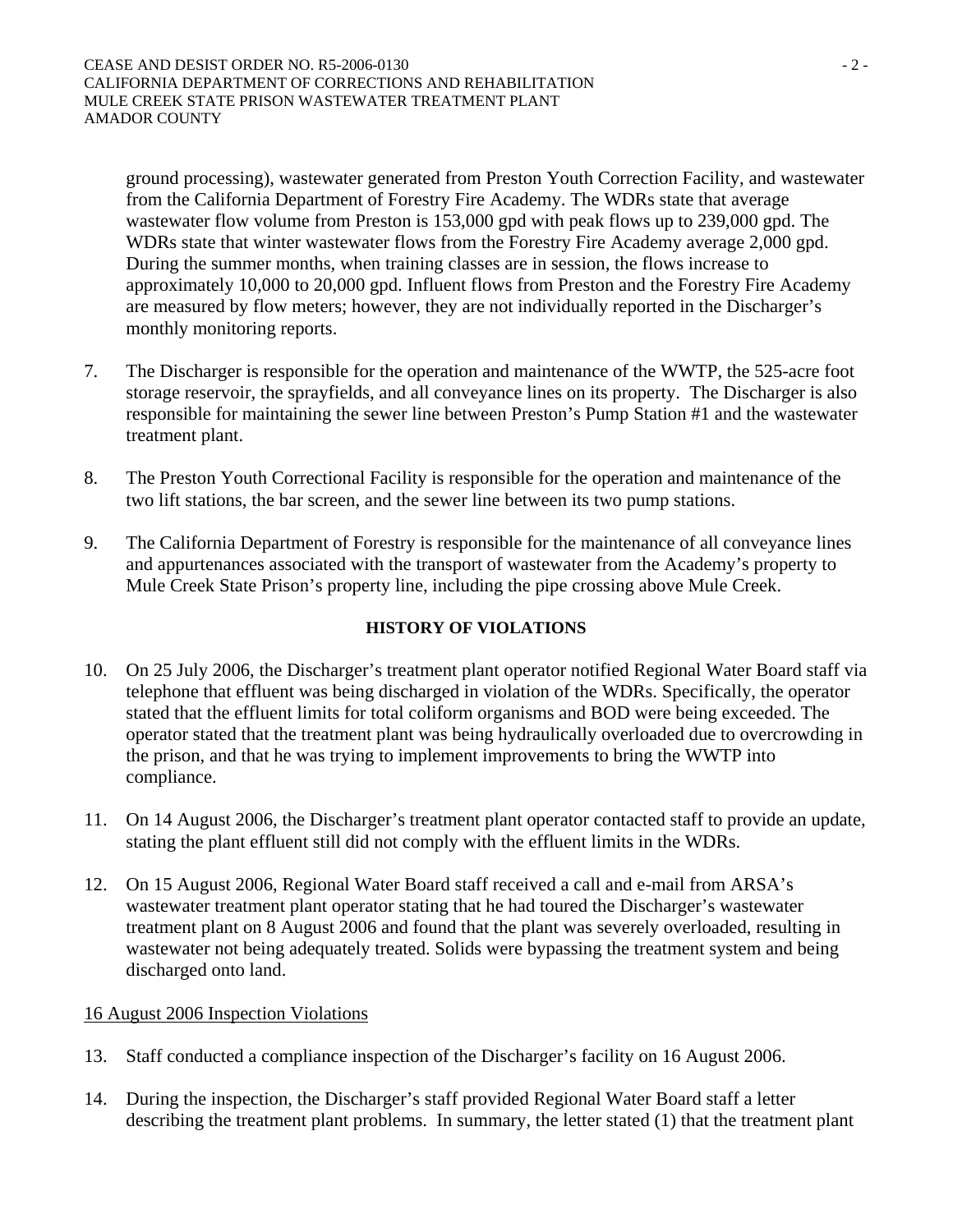was poorly designed, (2) that the plant's equipment and sprayfields are undersized, causing treatment and irrigation problems, and (3) that the continued increase in the prisoner population has resulted in increased flows that the treatment plant cannot handle. The letter also stated that the secondary clarifiers are being hydraulically overloaded every day, to the point that organic solids are continually being discharged from the plant.

- 15. Several violations of the WDRs were found during the inspection, including bypass of wastewater from the treatment system and discharge of wastewater to a surface drainage course. These violations were detailed in an inspection report dated 25 August 2006, and are further described below.
- 16. Discharge Prohibition A.2 of the WDRs states "*Bypass or overflow of untreated or partially treated waste is prohibited*." During the inspection, staff noted that the secondary effluent produced by the plant was of poor quality and that solids were overflowing the weirs within the secondary clarifier units. Solids flowed into the wet well for the spray irrigation system. Wastewater treatment plant staff indicated that solids carryover through the weir was most likely the result of hydraulic overloading. Solids carryover is considered a bypass of partially treated waste and is a violation of Prohibition A.2.
- 17. Discharge Prohibition A.1 of the WDRs states "*Discharge of wastes to surface waters or surface water drainage courses is prohibited.*" Discharge Prohibition A.7 states "*Excessive irrigation with reclaimed water that results in runoff of reclaimed water… is prohibited*." Discharge Specification B.4 states, "*The waste discharge shall at all times remain in the designated disposal area*." During staff's 16 August 2006 inspection, the Discharger stated that a spill had occurred at the spray disposal fields the night before the inspection. Approximately 20,000 gallons of wastewater was spilled into Mule Creek because a sprayfield pump was left on overnight, resulting runoff from the fields. Staff observed runoff flowing into a surface drainage course that flows into Mule Creek. Because of the location of the spill and the fact that Mule Creek was not flowing at the time of the inspection, the spill was contained within the Mule Creek State Prison property and did not flow off site. However, the discharge was a violation of Prohibitions A.1 and A.7, and Discharge Specification B.4.
- 18. Provision H.6 of the WDRs states, "*CDC shall comply with the 'Standard Provisions and Reporting Requirements for Waste Discharge Requirements', dated 1 March 1991, which is attached hereto and made part of this Order by reference. This attachment and its individual paragraphs are commonly referenced as 'Standard Provision(s)'*." During staff's inspection, the Discharger stated that another spill had occurred at one of the spray disposal fields approximately three weeks before. The spill occurred when a sprayfield distribution line broke, allowing approximately 12,000 gallons of treated effluent to flow into Mule Creek. Staff was not notified of the spill. According to the Discharger, Mule Creek was not flowing at the time of the spill, and the spill was reportedly contained within the Mule Creek State Prison property. The spill was a violation of Prohibitions A.1 and A.7, and Discharge Specification B.4. Lack of reporting is a violation of Provision H.6.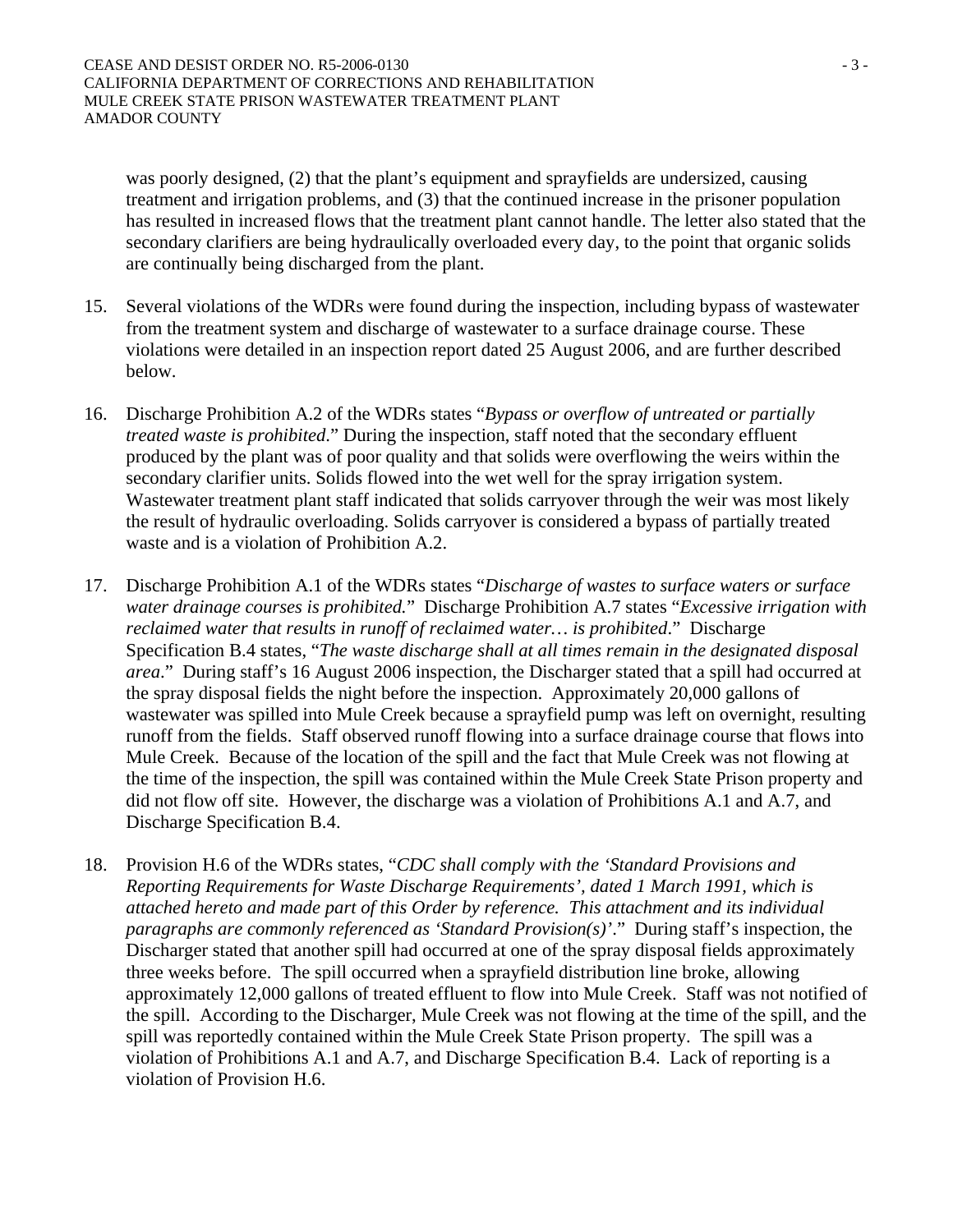#### Flow Limit and Effluent Violations

- 19. A review of the Discharger's self monitoring reports from the months of June 2005 through June 2006 was conducted following the 16 August 2006 inspection, and a number of additional violations of the WDRs and monitoring and reporting program were found, relating to violations of the flow limit and effluent limits.
- 20. Discharge Specification B.1 of the WDRs states "*The average dry weather discharge flow rate shall not exceed 0.74 mgd [740,000 gpd]."* Staff's review of the monthly self-monitoring reports found that the average dry weather flow rate was exceeded in the months of July, September, and October 2005, and May and June 2006, when flows ranged from 757,000 to 814,000 gallons per day. These flows are a violation of the WDRs. The Discharger did not notify Regional Water Board staff of the flow limit exceedences, in violation of Provision H.6 of the WDRs.
- 21. On 18 September 2006, the Discharger's treatment plant operator notified Regional Water Board staff that they had recently calibrated the treatment plant's flow meter, and found that the meter was not reading correctly. It was determined that the actual flows could be as much as twenty percent higher than reported. The operator stated that he had ordered a new flow meter, and anticipated it would be installed by the end of September 2006. It is not known if a new meter has yet been installed.
- 22. Discharge Specification B.11 of the WDRs states, "The WWTP storage reservoir shall have sufficient capacity to contain all reclaimed wastewater flow, design seasonal precipitation, seasonal ancillary inflow, and infiltration during the wet season. Design seasonal precipitation shall be based on total annual precipitation using a return of 100 years, distributed monthly in accordance with historical rainfall patterns." Discharge Specification B.13 states "On or about 15 **October** each year, the available storage reservoir capacity shall at least equal the volume necessary to comply with Discharge Specification B.11 and 12." Because the average dry weather flow limit prescribed in the WDRs has been exceeded, and staff's inspection found that the effluent storage reservoir was approximately half full, staff is concerned that the Discharger may not be in compliance with Discharge Specification B.11, and may not be able to maintain two feet of freeboard (required by Discharge Specification B.12) in the effluent storage reservoir in the 2006/2007 wet season.
- 23. Effluent Limitations C.1 states, "*Effluent discharged to the storage reservoir in excess of the following limits is prohibited*:

|                                 |            | Monthly | Monthly | Daily |
|---------------------------------|------------|---------|---------|-------|
| Constituent                     | Units      | Average | Median  | Max   |
| <b>Total Coliform Organisms</b> | MPN/100 ml |         | 23      | 230   |
| <b>Total Suspended Solids</b>   | mg/l       | 40      |         | 80    |
| <b>Total Settable Solids</b>    | mg/l       |         |         | 0.2   |
| BOD <sup>1</sup>                | mg/l       | 40      |         | 80    |
| <b>Total Dissolved Solids</b>   | mg/l       | 450     |         |       |

 *<sup>1</sup> 5-day, 200 Celsius Biochemical Oxygen Demand"*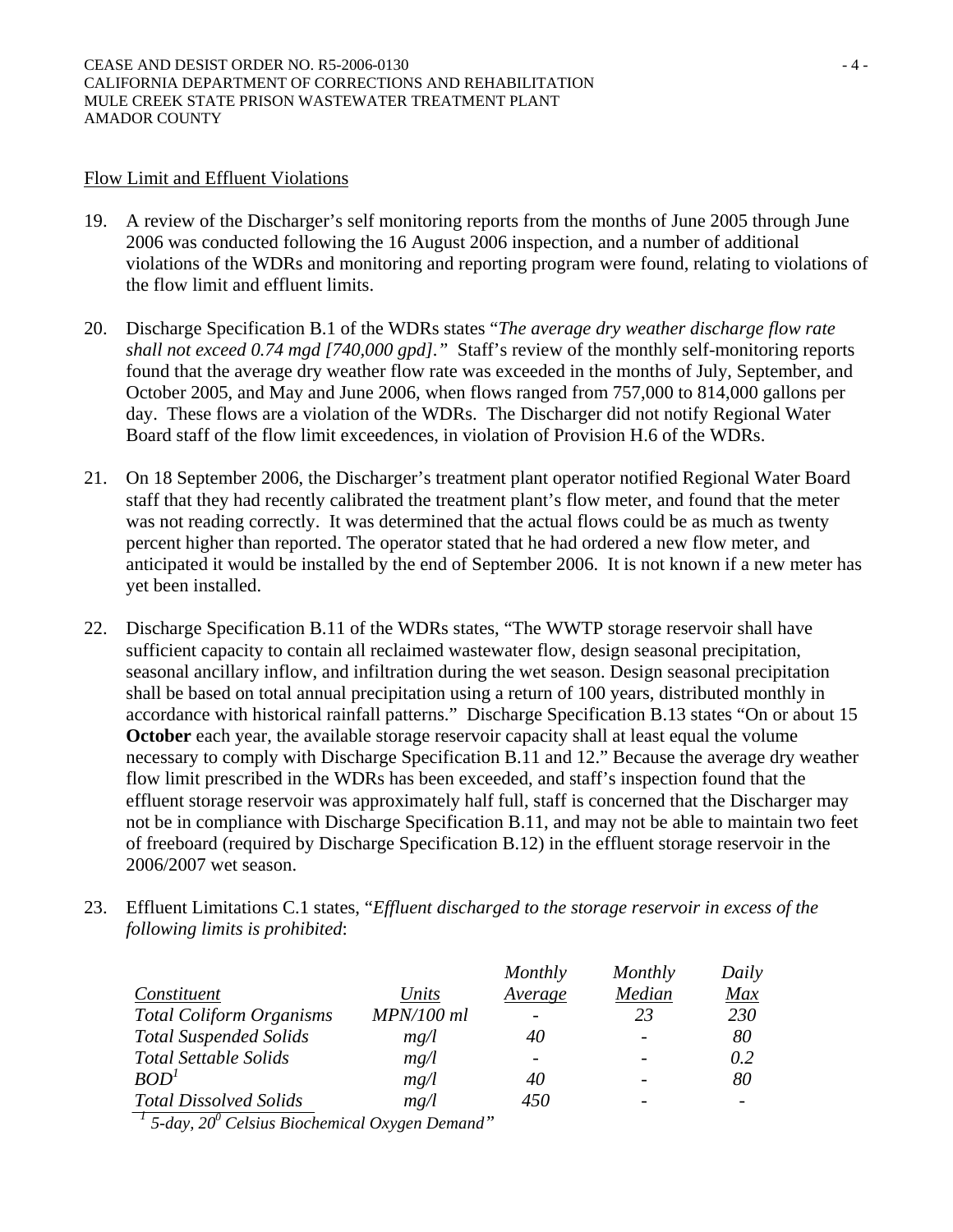Review of the monthly self-monitoring reports indicates that the total coliform organisms and BOD effluent limits were exceeded in the month of May 2006. Preliminary lab data submitted by the Discharger for the months of July and August 2006 also shows that the monthly average and daily maximum total coliform organisms limitations were exceeded for both months, and the BOD limit was exceeded in August. This preliminary lab data also shows that the total suspended solids limit was exceeded for the month of August.

24. Provision H.5 of the WDRs states, "*CDC shall comply with Monitoring and Reporting Program No. 5-00-088, which is part of the Order, and any revisions thereto, as ordered by the Executive Officer*." Review of the monthly self-monitoring reports and case file indicates that some of the monitoring reports have not been submitted, and some of the monitoring as required by the MRP has not conducted. Prior to staff's 16 August 2006 inspection, staff had no record that the monitoring reports for the months of February, March, April, or June 2006 had been submitted. In addition, there was no record that the annual monitoring report for 2005 was submitted. During staff's inspection, staff requested that the Discharger submit the missing monitoring reports. The Discharger submitted the monitoring reports on 22 August 2006. However, surface water monitoring results were not submitted with any of the monitoring reports.

#### Additional Violations

- 25. On 21 September 2006, the Amador County Environmental Health Department notified Regional Water Board staff that they had observed tailwater runoff from the Discharger's sprayfields entering Mule Creek. In response, staff immediately called the Discharger and requested that they investigate the complaint. On the evening of 21 September 2006, the Discharger notified staff that a spill did in fact occur at the sprayfield in question. The Discharger estimates that approximately 5,000 gallons spilled into Mule Creek due to over saturation of the sprayfields. Mule Creek was dry at the time of the spill and wastewater was contained within the state prison property. The spill was a violation of Prohibitions A.1 and A.7, and Discharge Specification B.4.
- 26. On 21 September 2006, the Discharger notified staff that a spill had occurred at a second sprayfield, and it had also entered Mule Creek. The spill was approximately 3,000 gallons, and was also caused by saturated conditions. The Discharger stated that it removed wastewater from the Mule Creek drainage by placing loose dirt in the creek to soak up the water, and removing and placing the saturated dirt in the sprayfields. The spill was a violation of Prohibitions A.1 and A.7, and Discharge Specification B.4.
- 27. On 28 September 2006, the Discharger notified staff that a 750-gallon spill occurred from the filter belt press wet well located at the sludge drying facility. The spill occurred because the wet well did not have an alarm system to notify plant personnel if the well was full. The spill entered a storm drain which discharges into a surface water drainage course that flows into the Mule Creek. The surface drainage course was dry at the time of the spill, and wastewater did not flow into Mule Creek. The Discharger removed the spilled wastewater that was present in the drainage course. The spill was a violation of Prohibitions A.1 and A.7, and Discharge Specification B.4.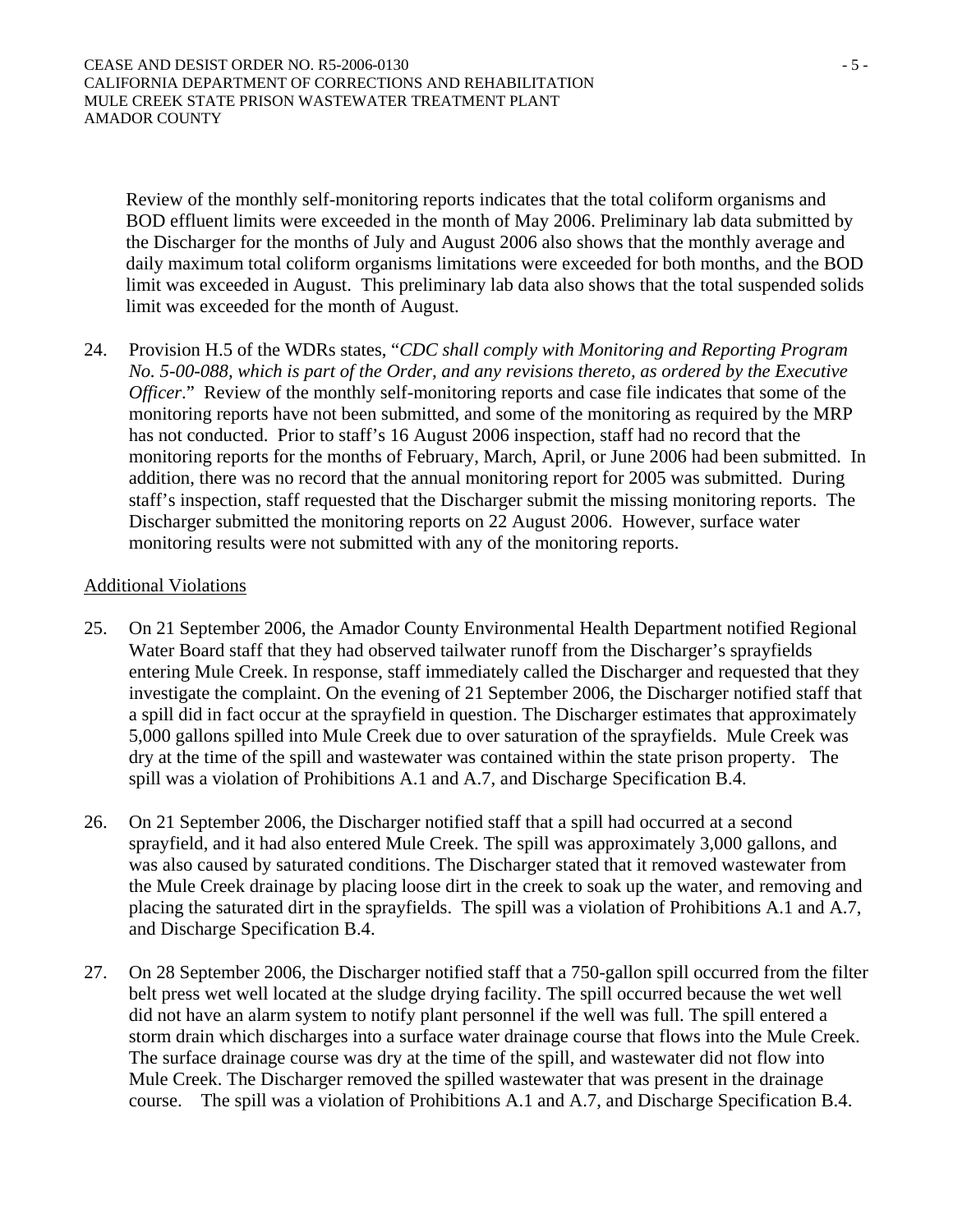Staff are still waiting for the formal spill reports for this spill. Per the Standard Provisions, written reports are to be submitted within 14 days of a spill.

- 28. On 29 September 2006, staff conducted an inspection of the Discharger's spray disposal fields. Staff noted numerous current and potential compliance issues within the sprayfields, including: spray heads being within the required 100-foot setback from creeks and drainages; sprayfields saturated from over-irrigation; overgrown vegetation within the sprayfields which limits the fields from properly being inspected and maintained; lack of tailwater control to prevent discharges into surface waters; lack of access to numerous sprayfields; and seepage from the storage reservoir. These issues are violations of Discharge Specifications B.5 and Reclamation Requirements D.4, D.5, and D.6. An inspection report and Notice of Violation were prepared.
- 29. The Groundwater Limitation of the WDRs states that the discharge of waste shall not cause the underlying groundwater to contain waste constituents in concentrations greater than background water quality (except for coliform, which may not exceed 2.2 MPN/100 ml for any seven-day period). To date, the Regional Water Board has not required the Discharger to install groundwater monitoring wells to determine if the discharge of waste complies with the Groundwater Limitation. However, it is now appropriate to require the installation of monitoring wells, as local shallow groundwater is within 20 feet of ground surface, it appears that the storage reservoir is seeping, and this Order requires the Discharger to make long-term improvements to its storage and disposal facilities. Those improvements must have a reasonable assurance of compliance with the Groundwater Limitation.

### **RESPONSE TO VIOLATIONS**

- 30. On 28 August 2006, Regional Water Board staff met the Discharger to discuss the wastewater violations at the facility. The Discharger stated that increases in prisoner population have caused wastewater flows to increase beyond the permitted limit. The Discharger also stated that they were looking at mitigation measures to reduce the volume of wastewater inflows and to improve the quality of the effluent. Mitigation measures could include installing flushometers on toilets, limiting the number of showers that can be taken a day, reducing wastewater from the prison industries, and adding polymer to the wastewater treatment system to increase solids settling rates.
- 31. On 5 September 2006, a Notice of Violation (NOV) was issued to the Discharger. The NOV required the Discharger to submit a number of reports, including: a *"Wastewater Inflow and Reduction Evaluation Report"*, a water balance showing whether the WWTP has sufficient treatment, storage, and disposal capacity to comply with the requirements of the WDRs, a description of how the Discharger will consistently comply with the Monitoring and Reporting Program, a description of how the Discharger will consistently comply with the Effluent Limitations, a "*Tailwater Containment Report*", and a *"Long Term Wastewater Facilities Upgrade and Financing Plan.*
- 32. On 1 September 2006, Mule Creek State Prison staff notified Regional Water Board staff that four days earlier they began adding polymer to the wastewater treatment system and that polymer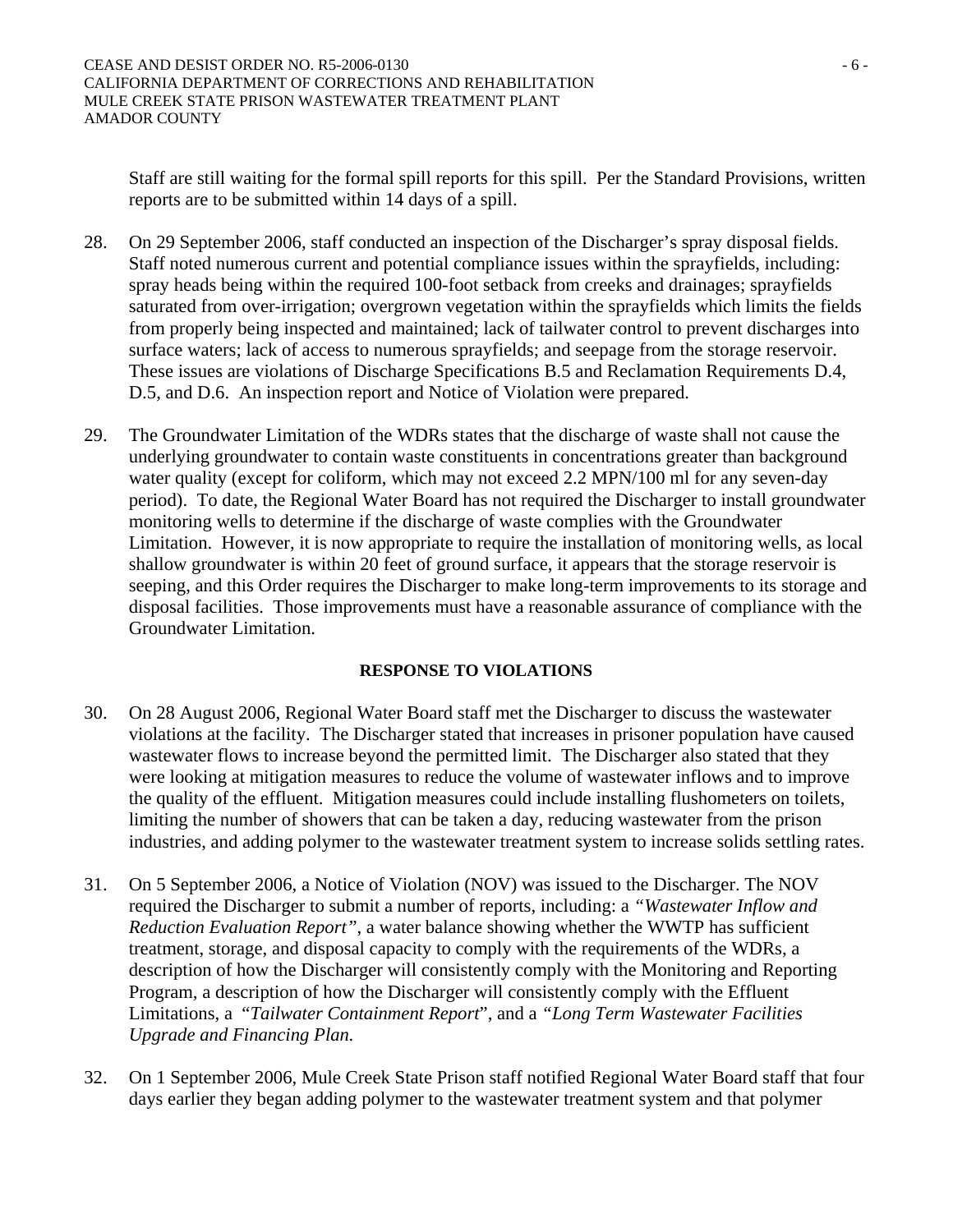seemed to be working, such that solids were settling out in the secondary clarifiers and based on visual observations, believed that that the effluent limits would be met.

- 33. On 27 September 2006, the Discharger submitted a memorandum to Regional Water Board staff stating that there may not be sufficient storage capacity in the effluent storage reservoir for the winter of 2006/2007. The memo cited three reasons for the potential lack of storage capacity: (1) the wastewater treatment, storage, and disposal system was not designed to handle flows from the current prison population; (2) 20% of the sprayfields are within the firing range and are not used due to access issues; and (3) vehicle breakdowns and maintenance issues have prevented the operators from inspecting, repairing, and maintaining sprayfield equipment.
- 34. On 10 and 16 October, the Discharger submitted the reports required by the 5 September 2006 NOV. The reports are summarized as follows:
	- The *Wastewater Inflow and Reduction Evaluation Report* indicates that the average inflow to the treatment plant the month of August and first two weeks of September 2006 is approximately 782,000 gpd. The report states that the Discharger has reduced flows by installing push-button shower valves in four buildings and has installed "electronic water savings devices" in one building. It has written letters to Preston and the Department of Forestry requesting that water conservation measures be implemented. Although the details are not provided, the Discharger states that it will reduce flows at the laundry and meat plant by 30% by April 2007, reduce flows from the showers in 15 buildings by 18% by December 2007 (if funding is approved), and reduce the flows in toilets and sinks in 15 buildings by 30% by July 2007. In addition, the Discharger states that it will install water cannons around the effluent storage reservoir to increase evaporation rates, and that it will install water cannons in the sprayfields to increase disposal rates.
	- The *Wastewater Inflow and Reduction Evaluation Report* states that if the effluent storage pond is in danger of encroaching upon the required minimum of two feet of freeboard, then the Discharger "will review" trucking of wastewater to another wastewater treatment plant. The Discharger has already identified a trucking vendor and is in the process of identifying a wastewater plant that could accept its wastewater.
	- The *Water Balance* shows that the facility does not have enough storage and disposal capacity. For the current flows and a 100-year annual precipitation event, an additional 108 million gallons of disposal and 31.1 million gallons of storage capacity are needed. With 20% water conservation, the facility has enough storage capacity but lacks 45 million gallons of disposal capacity in a 100-year annual precipitation event. With 30% water conservation, the facility has enough storage capacity but lacks 13 million gallons of disposal capacity in a 100-year annual precipitation event.
	- The Discharger states that it will implement procedural changes to ensure compliance with the Monitoring and Reporting Program.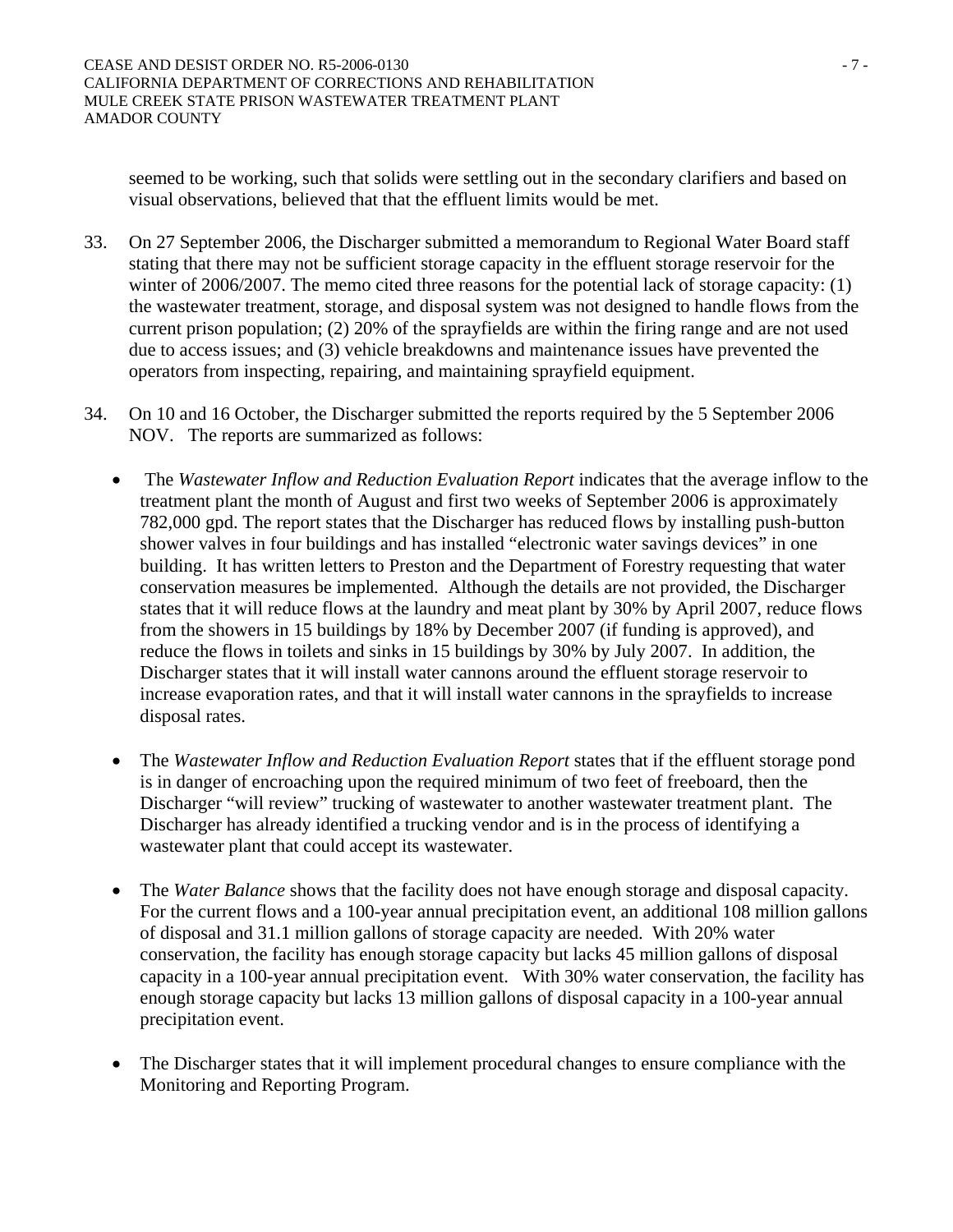- The report states that reduction of the wastewater inflow and continued use of polymer in the wastewater treatment plant will ensure compliance with the Effluent Limitations.
- The *Tailwater Containment Report* states that the Discharger will make improvements to the sprayfields by installing tailwater control berms and ditches, and removing sprinkler heads within low-lying areas of the sprayfields. This work has begun, and the Discharger estimates that all improvements will be completed by 30 June 2007. To replace the loss of disposal capacity from removing sprinkler heads in low-lying areas, the Discharger plans to install spray cannon type heads in several areas. Additionally, the Discharger states that it will inspect the sprayfields on an hourly basis when being used. Regional Water Board staff understand that the Discharger currently assigns one person to manage the sprayfields, and are uncertain whether this one person is sufficient to make hourly inspections and maintain the sprayfields. Therefore, it is appropriate to require the Discharger to complete and submit a staffing analysis report.

#### **REGULATORY CONSIDERATIONS**

- 35. As a result of the events and activities described in this Order, the Regional Water Board finds that the Discharger has caused or permitted waste to be discharged in such a manner that it has created, and continues to threaten to create, a condition of pollution or nuisance. The Regional Water Board also finds that the Discharger is discharging waste in violation of WDRs No. 5-00-088 as described in the above Findings.
- 36. Surface water drainage from the WWTF is to Mule Creek, a tributary to Sutter Creek, which is in turn tributary to Dry Creek, and then the Sacramento-San Joaquin Delta.
- 37. The Regional Water Board's Water Quality Control Plan (Fourth Edition) for the Sacramento River and San Joaquin River Basins (Basin Plan) establishes the beneficial uses of the waters of the Sacramento-San Joaquin Delta. These beneficial uses are municipal and domestic supply; agricultural supply; industrial process and service supply; water contact recreation; non-contact water recreation; warm freshwater habitat; cold freshwater habitat; migration for aquatic organisms; spawning, reproduction, and/or early development; wildlife habitat; and navigation. The beneficial uses of underlying groundwater are municipal and domestic water supply, agricultural supply, and industrial service and process supply.
- 38. Section 13301 of the California Water Code states in part: "*When a regional board finds that a discharge of waste is taking place or threatening to take place in violation of the requirements or discharge prohibitions prescribed by the regional board or the state board, the board may issue an order to cease and desist and direct that those persons not complying with the requirements or discharge prohibitions (a) comply forthwith, (b) comply in accordance with a time schedule set by the board, or (c) in the event of a threatened violation, take appropriate remedial or preventive action.*"
- 39. Section 13267(b) of the California Water Code states: "*In conducting an investigation specified in subdivision (a), the regional board may require that any person who has discharged, discharges, or is suspected of discharging, or who proposes to discharge waste within its region, or any citizen*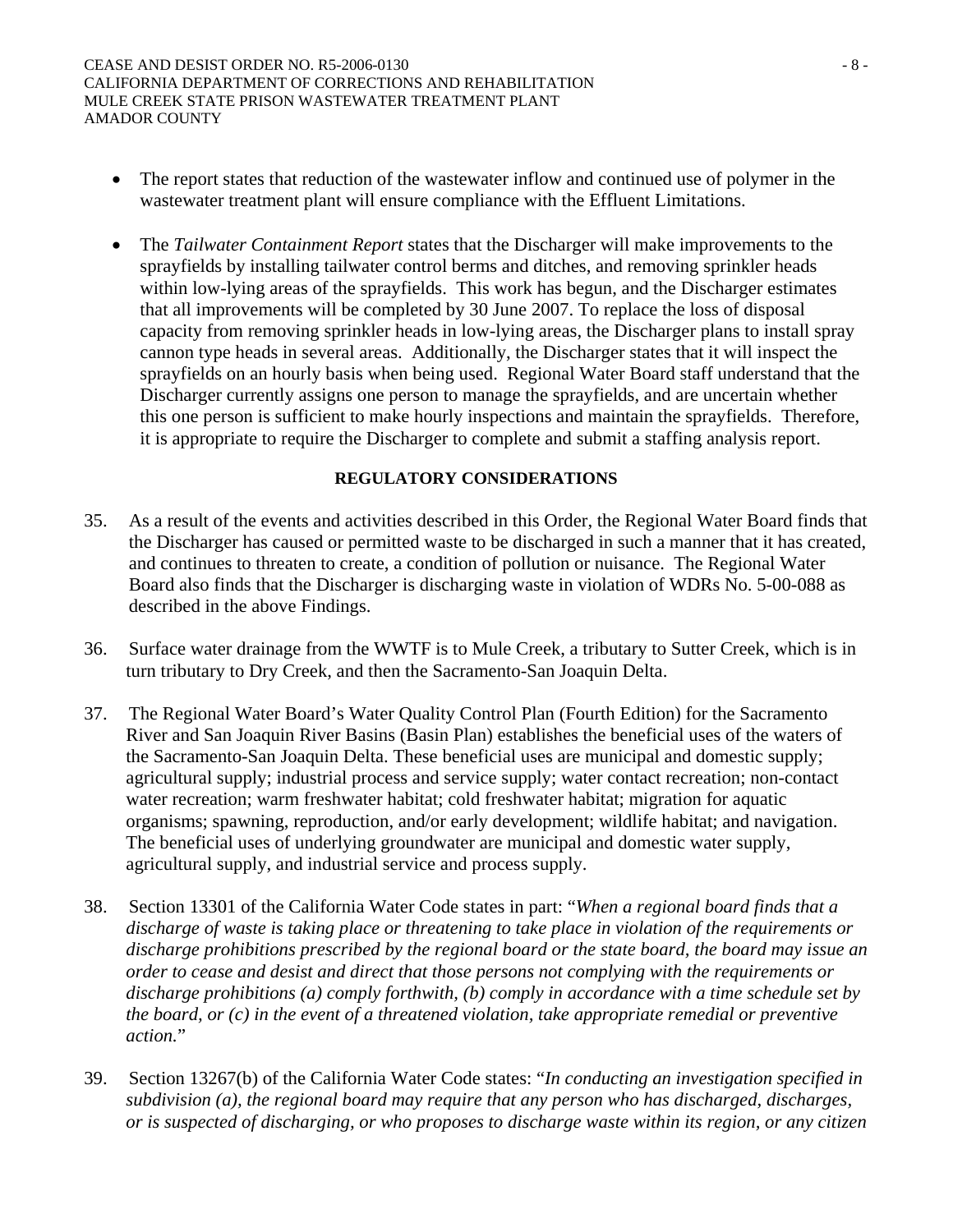*or domiciliary, or political agency or entity of this state person who has discharged, discharges, or is suspected of discharging, or who proposes to discharge waste outside of its region that could affect the quality of waters of the state within its region shall furnish, under penalty of perjury, technical or monitoring program reports which the regional board requires. The burden, including costs, of these reports shall bear a reasonable relationship to the need for the report and the benefits to be obtained from the reports. In requiring those reports, the regional board shall provide the person with a written explanation with regard to the need for the reports, and shall identify the evidence that supports requiring that person to provide the reports*."

- 40. The Discharger owns and operates the facility subject to this Order. Monitoring reports and other technical reports are necessary to determine compliance with the Waste Discharge Requirements and with this Order.
- 41. The issuance of this Order is an enforcement action by a regulatory agency and is exempt from the provisions of the California Environmental Quality Act, pursuant to Section 15321(a)(2), Title 14, California Code of Regulations.
- 42. On 8 December 2006, in Rancho Cordova, California, after due notice to the Discharger and all other affected persons, the Regional Water Board conducted a public hearing at which evidence was received to consider a Cease and Desist Order.
- 43. Any person affected by this action of the Regional Water Board may petition the State Water Resources Control Board to review the action in accordance with Section 2050 through 2068, Title 23, California Code of Regulations. The petition must be received by the State Water Resources Control Board, Office of Chief Counsel, P.O. Box 100, Sacramento, CA, 95812-0100, within 30 days of the date on which the Regional Board action took place. Copies of the law and regulations applicable to filing petitions are available at www.swrcb.ca.gov/water\_laws/index.html and also will be provided upon request.

**IT IS HEREBY ORDERED** that, pursuant to Sections 13301 and 13267 of the California Water Code, the California Department of Corrections and Rehabilitation, its agents, successors, and assigns, shall implement certain measures, and identify and implement facility improvements, in accordance with the scope and schedule set forth below to ensure long-term compliance with WDRs Order No. 5-00-088 or any revisions to those WDRs.

Each document submitted under this Order shall bear the following certification signed by the Discharger:

*"I certify under penalty of law that I have personally examined and am familiar with the information submitted in this document and all attachments and that, based on my knowledge and on my inquiry of those individuals immediately responsible for obtaining the information, I believe that the information is true, accurate, and complete. I am aware that there are significant penalties for submitting false information, including the possibility of fine and imprisonment."* 

1. With the exception of Discharge Specification No. B.1 of WDRs Order No. 5-00-088 (pertaining to the dry weather inflow to the wastewater treatment plant) the Discharger shall **immediately** comply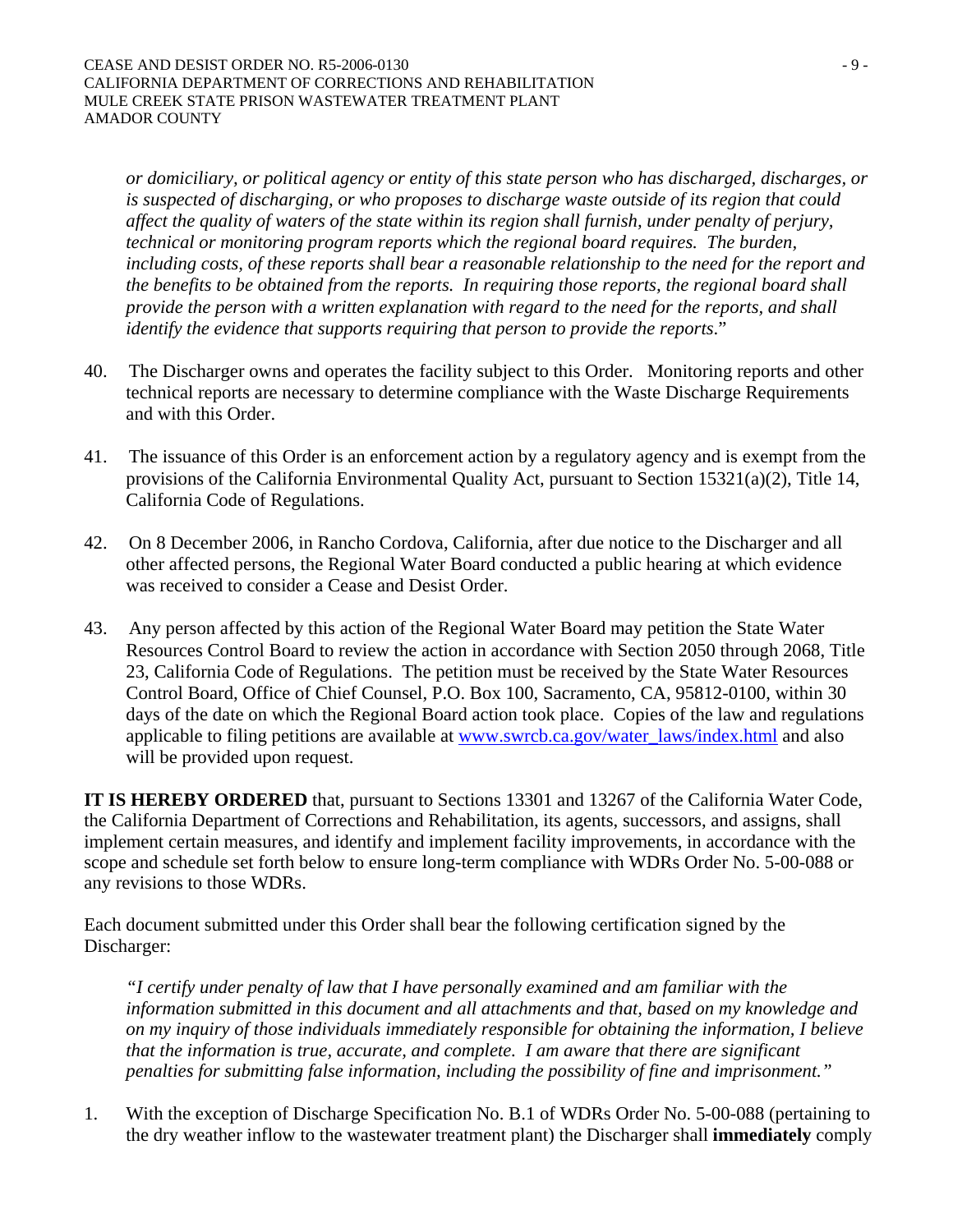with all aspects of WDRs Order No. 5-00-088. Prior to **31 January 2007**, the Discharger shall not exceed a monthly average dry weather influent flow of 782,000 gpd (i.e., the flow generated in August 2006). As of **31 January 2007**, the Discharger shall not exceed a monthly average dry weather influent flow of 740,000 gpd (i.e., the WDR flow limit). As of **30 August 2007**, the Discharger shall not exceed 85% of the flow measured in August 2006. As of **30 January 2008**, the Discharger shall not exceed 75% of the flow measured in August 2006. If the *Flow Meter Calibration Report*, as required by item No. 13 in this Order, shows a different influent flow value for August 2006, then the August 2007 and January 2008 influent flow reductions shall be based on the revised calculated flow.

- 2. The Discharger shall **immediately** begin reporting all sanitary sewer overflows and any overflows from any treatment, storage, or disposal component in compliance with the Standard Provisions and Reporting Requirements (an attachment to the WDRs). In particular, this requires verbal notification within 24 hours of a spill, and a written spill report within 14 days. The Discharger shall also notify the Office of Emergency Services (OES), the County Environmental Health Department, and the California Department of Fish and Game as appropriate.
- 3. By **30 January 2007,** the Discharger shall submit and immediately implement a *Spill Contingency Plan* containing the interim measures necessary for preventing unauthorized discharges to surface watercourses from the effluent storage pond. The Spill Contingency Plan shall remain in effect until all elements of the Long Term Wastewater Facilities Upgrade have been completed. The Spill Contingency Plan must, at a minimum, consider additional water conservation measures to reduce wastewater flows, provisions for transporting wastewater offsite for disposal, and provisions for temporarily increasing the capacity of the storage reservoir. The cost and funding mechanism for each contingency measure must be identified. The Spill Contingency Plan must identify the selected alternatives and for each alternative, specify all necessary materials, staffing, and equipment required for implementation.

### Sprayfield Improvements

- 4. The Discharger shall **immediately** begin monitoring spray disposal areas on an hourly basis when the disposal areas are used, and the results shall be included in the monthly monitoring report. Evidence of erosion, field saturation, irrigation runoff, or the presence of nuisance conditions shall be noted in the report.
- 5. By **30 April 2007**, the Discharger shall submit a *Sprayfield Improvement Report and Management Plan* showing that it has made improvements and implemented measures to comply with all prohibition and specifications required by the WDRs. The report at a minimum shall (1) explain how the sprayfields will be managed to prevent runoff into surface water drainages and/or into the buffer areas; (2) describe all physical improvement (i.e., tailwater control ditches, berms, etc.) made to the sprayfields to prevent tailwater runoff from entering Mule Creek and its tributaries, and clearly show that no other improvements are necessary to prevent tailwater from entering Mule Creek; (3) describe all improvements (i.e., capping off of sprinkler heads, etc.) that have been made to ensure that tailwater, wetted areas from irrigation, and spray mist from the sprinkler heads does not encroach within the 100-foot buffer zone from creeks and drainages; (4) describe fully how the water cannons will be managed to prevent ponding, spray drift outside the boundary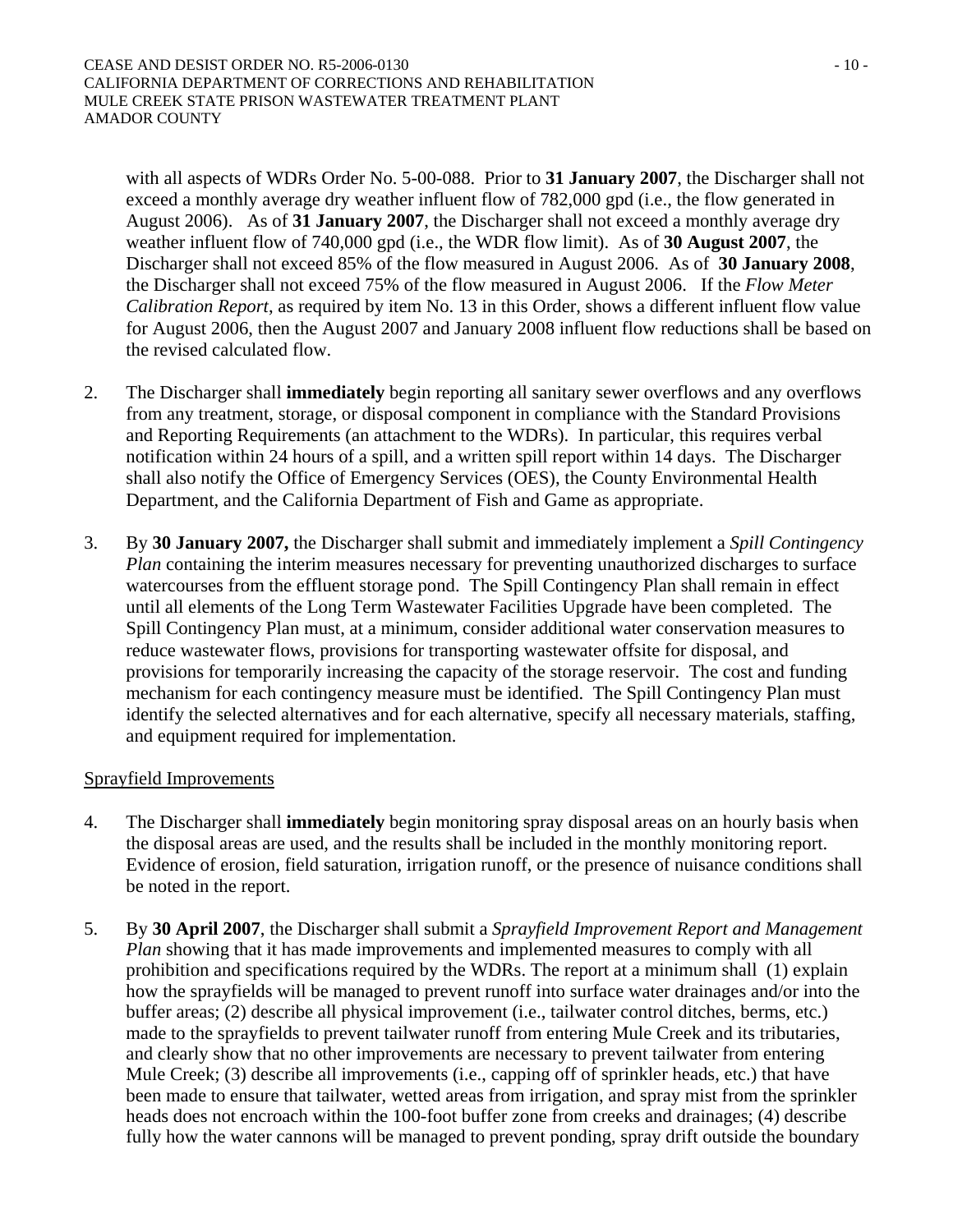of the sprayfields, and overflow into surface waters; (5) describe how the sprayfields that are within the firing range will be managed and inspected at the same frequency as the other sprayfields; (6) provide a map showing the locations of all sprayfields, irrigation lines, spray heads and their relationship to all surface drainage course and creeks, and all physical improvements made to control tailwater runoff; (7) describe what improvements/measures that have been made/implemented to allow access to all sprayfields, such that the sprayfields can be properly inspected and maintained; (8) show that vegetation surrounding each sprinkler head has been removed so that the head functions properly and can be easily inspected and maintained; (9) describe how vegetation will be managed in the future such that spray irrigation sprinklers and piping can be inspected and maintained to prevent saturated conditions and tailwater runoff; (10) explain the methods for turning on and off the spray irrigation system; and (11) show that all tailwater collection systems are out of seasonal waterways.

6. By **30 April 2007,** the Discharger shall submit a *Staffing Analysis Report* for the wastewater storage and disposal system. The analysis shall include a review of current staffing levels, allocation of staff tasks, an analysis of whether current staff allocation is adequate, and if necessary, describe the shortfalls and make recommendations for future staffing needs. If the analysis indicates additional staff are necessary, then the report shall also include a *Staffing Contingency Plan* describing the steps the Discharger shall take in the short term and long term to assure that it has enough staff to perform the necessary operation and maintenance activities associated with the wastewater storage and disposal system. If the analysis indicates additional staff are necessary, then the *Staffing Contingency Plan* shall also contain a proposed timeline for acquiring the necessary staff.

# Flow Reductions

- 7. By **30 December 2006**, the Discharger shall submit a report describing the installation of water cannons around the effluent storage reservoir. The report shall describe the number of cannons installed, the expected disposal rate, how the cannons will be managed to control spray drift outside of the reservoir, and an operating plan (i.e., when the cannons will be operated, how long each day, the conditions that will prevent operation, etc.)
- 8. By **30 August 2007**, the Discharger shall submit a report showing that it has reduced the influent flows (measured at the flow meter after the clarifier) by 15% in relation to flows measured in August 2006. The report shall describe the improvements made or actions taken and shall show that this is a permanent flow reduction.
- 9. By **30 January 2008**, the Discharger shall submit a report showing that it has reduced the influent flows (measured at the flow meter after the clarifier) by 25% in relation to flows measured in August 2006. The report shall describe the improvements made or actions taken and shall show that this is a permanent flow reduction.

### Treatment Plant Improvements

10. By **30 January 2007**, the Discharger shall submit a report certifying that it has installed an alarm feature on the filter belt press wet well to notify WWTP staff of potential overflows of the wet well.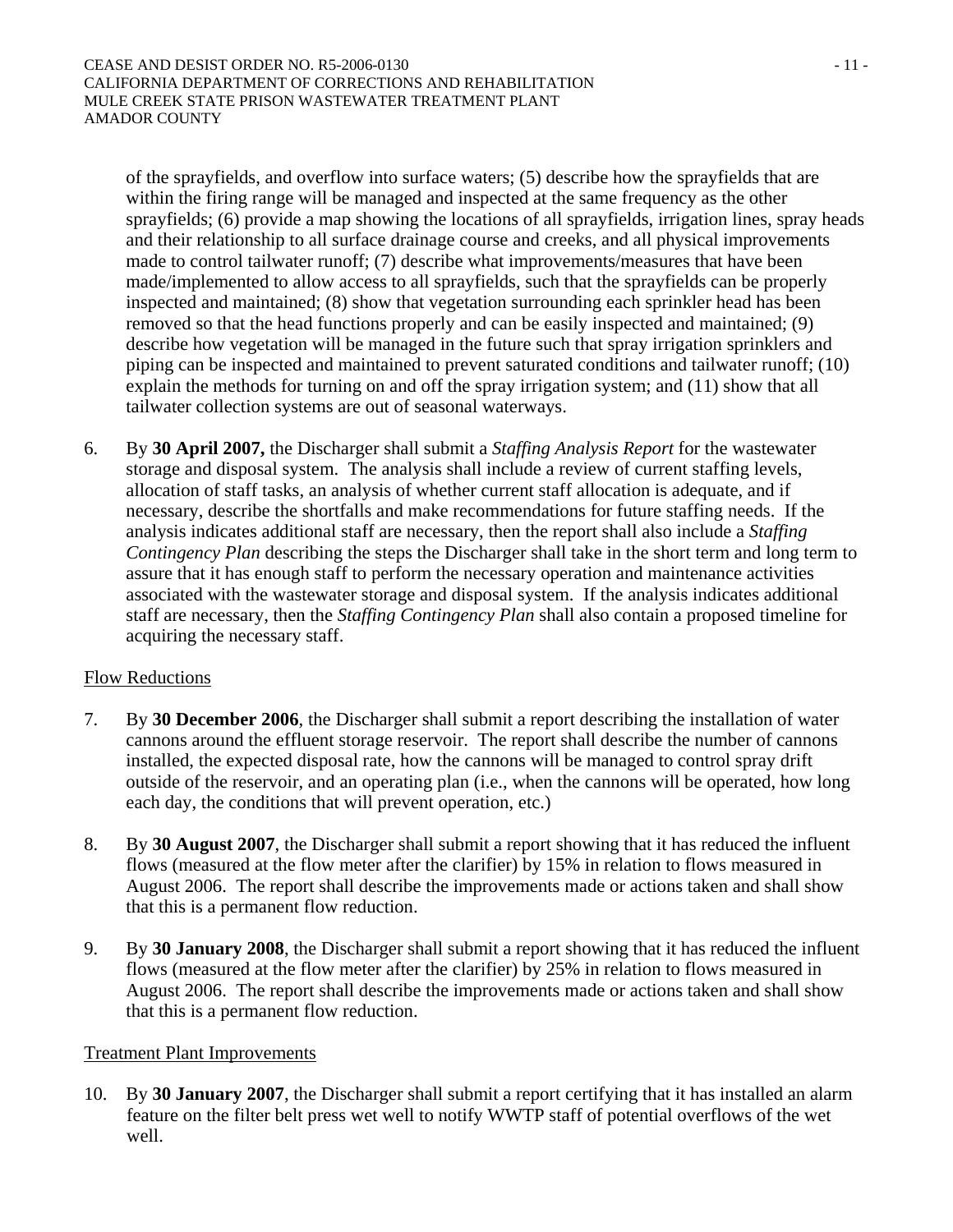- 11. By **30 March 2007**, the Discharger shall submit an *Effluent Flow Meter Installation and Calibration Report*. The report shall (1) certify that a new effluent flow meter has been installed after the clarifier, is operational, and is accurately recording effluent flows from Mule Creek State Prison, (2) provide the location where the meter has been installed, (3) demonstrate that the flow meters used to monitor flows from the Prison, Preston, and the Department of Forestry have been independently calibrated by a third party such that all flow meters are accurately recording influent and effluent flows, and (4) provide standard procedures for the treatment plant operators to use when taking and recording flow measurements. The report shall also provide recalculated estimated influent flow data for the months of May through February 2007, and provide the percentage that the flow meter was off during the May 2006 through February 2007 flow monitoring events.
- 12. By **30 April 2007**, the Discharger shall submit an *Operation and Maintenance Plan* (O&M Plan) for the wastewater treatment and application facilities. A copy of the O&M Plan shall be kept at the facility for reference by operating personnel. Key personnel shall be familiar with its contents. The O&M Plan shall provide the following:
	- i. Operation and Control of Wastewater Treatment A description of the wastewater treatment equipment; operational controls; treatment requirements/effluent limitations; flow diagrams including valve/gate locations; operation of the treatment systems during normal operation, by-pass, shut-down, and draining procedures; potential operational problems including a troubleshooting guide.
	- ii. Sludge Handling A description of the biosolids handling equipment, operational controls, control tests and observations related to process control, and potential operational problems including a troubleshooting guide, and disposal procedures.
	- iii. Personnel Recommended staffing requirements, staff qualifications, training requirements and schedule, and operator certification requirements.
	- iv. Maintenance Maintenance procedures, equipment record system, scheduling and use of the maintenance record system, inventory system, special tools, warranty provisions and expiration dates, maintenance cost and budgeting system, and maintenance schedule of all equipment including lubricants, filters, etc.
	- v. Emergency Response A description of the vulnerability analysis including emergencies such as power outage, severe weather, or flooding. An equipment and telephone list for emergency personnel and equipment vendors. Coordination procedures with fire, police, and health department personnel, and an emergency operating plan.
	- vi. Safety A general discussion of the hazards of collection systems, mechanical equipment, explosion, pathogens, oxygen deficiencies, chemical and electrical hazards, etc.
	- vii. Appendices Shall include flow diagrams, valve/gate locations, a copy of the WDRs and Standard Provisions, miscellaneous form samples, manufacturers manuals, and a list of reference materials.
- 13. By **30 March 2008**, the Discharger shall submit an Influent Flow Meter Installation and Calibration report. The report shall certify that (a) an influent flow meter has been installed upstream of the oxidation ditch such that combined flows from all three facilities can be accurately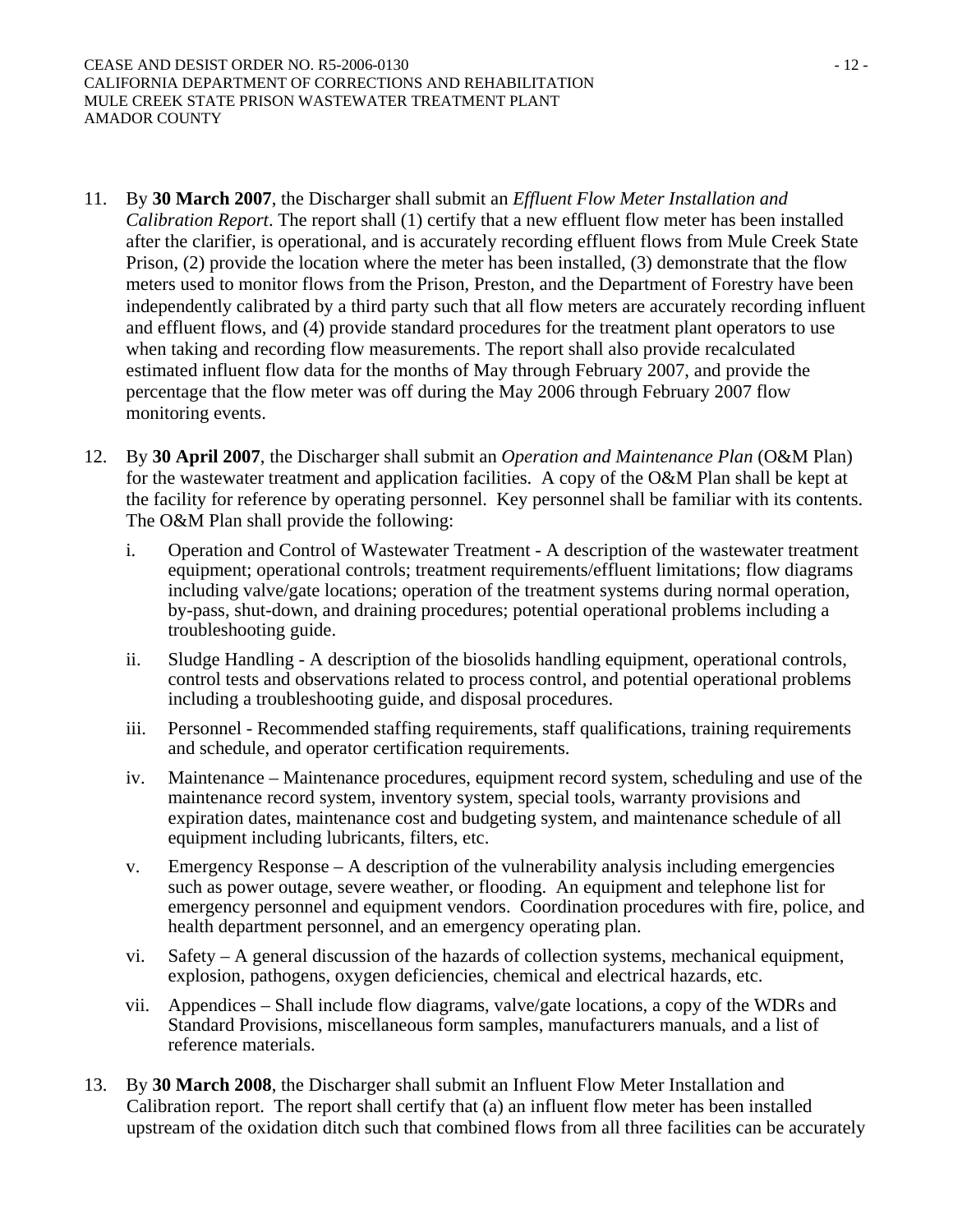measured prior to any biological treatment process, (b) provide the location at which the flow meter has been installed, (c) demonstrate that the flow meter has been calibrated by an independent third party and is accurately reading influent flows, (d) provide standard procedures for treatment plant operators to use when taking and recording flow measurements, and (e) provide a schedule for annual recalibration of all influent and effluent flow meters.

# Groundwater Monitoring

- 14. By **1 February 2007**, the Discharger shall submit a *Groundwater Monitoring Well Installation Workplan*. The workplan shall describe the installation of sufficient wells to allow evaluation of the groundwater quality upgradient and downgradient of the sludge drying areas, effluent storage pond, and disposal fields. The workplan shall conform to items listed in Section 1 of Attachment A to this Order (*Items to be Included a Monitoring Well Installation Workplan*).
- 15. By **15 July 2007**, the Discharger shall submit a *Groundwater Monitoring Well Installation Report* that describes the installation of groundwater monitoring wells installed per Regional Water Board staff's approval of a *Groundwater Monitoring Well Installation Workplan.* The well installation report shall contain items found in the second section of Attachment A.
- 16. Beginning with the **Second Quarter 2007**, the Discharger shall comply with the groundwater monitoring and reporting requirements contained in Attachment B of this Order.

### Long Term Improvements

- 17. By **30 June 2007**, the Discharger shall submit a *Reservoir Seepage Evaluation Report* that provides the results of an evaluation to determine whether effluent is seeping from the dam or any other locations around the effluent storage reservoir. The report shall describe the methods that were used in determining whether effluent is seeping. If it is determined that effluent is seeping from the storage reservoir, then by **1 October 2007**, the Discharger shall submit a *Seepage Improvement and Containment Report*. The report shall describe what improvements will be made to stop the seepage of effluent, and/or describe how the wastewater will be contained to the seepage areas to prevent discharges to surface waters. The report shall also provide timelines for proposed improvements.
- 18. By **30 December 2007**, the Discharger shall submit a Revised Water Balance. The water balance shall provide three separate calculations, using (a) influent flows that have been reduced by 15% over the re-calculated August 2006 flow, (b) influent flows that have been reduced by 25% over the re-calculated August 2006 flow, and (c) the percentage flow reduction that provides the influent flow which results in sufficient storage and disposal capacity to comply with the WDRs.

The water balances shall be based on all flows entering the wastewater system, 100-year annual precipitation returns, and compliance with the two-foot freeboard requirement in the effluent storage reservoir. All assumptions and calculations used in preparing the water balances must be clearly identified. The water balances shall include consideration of at least the following: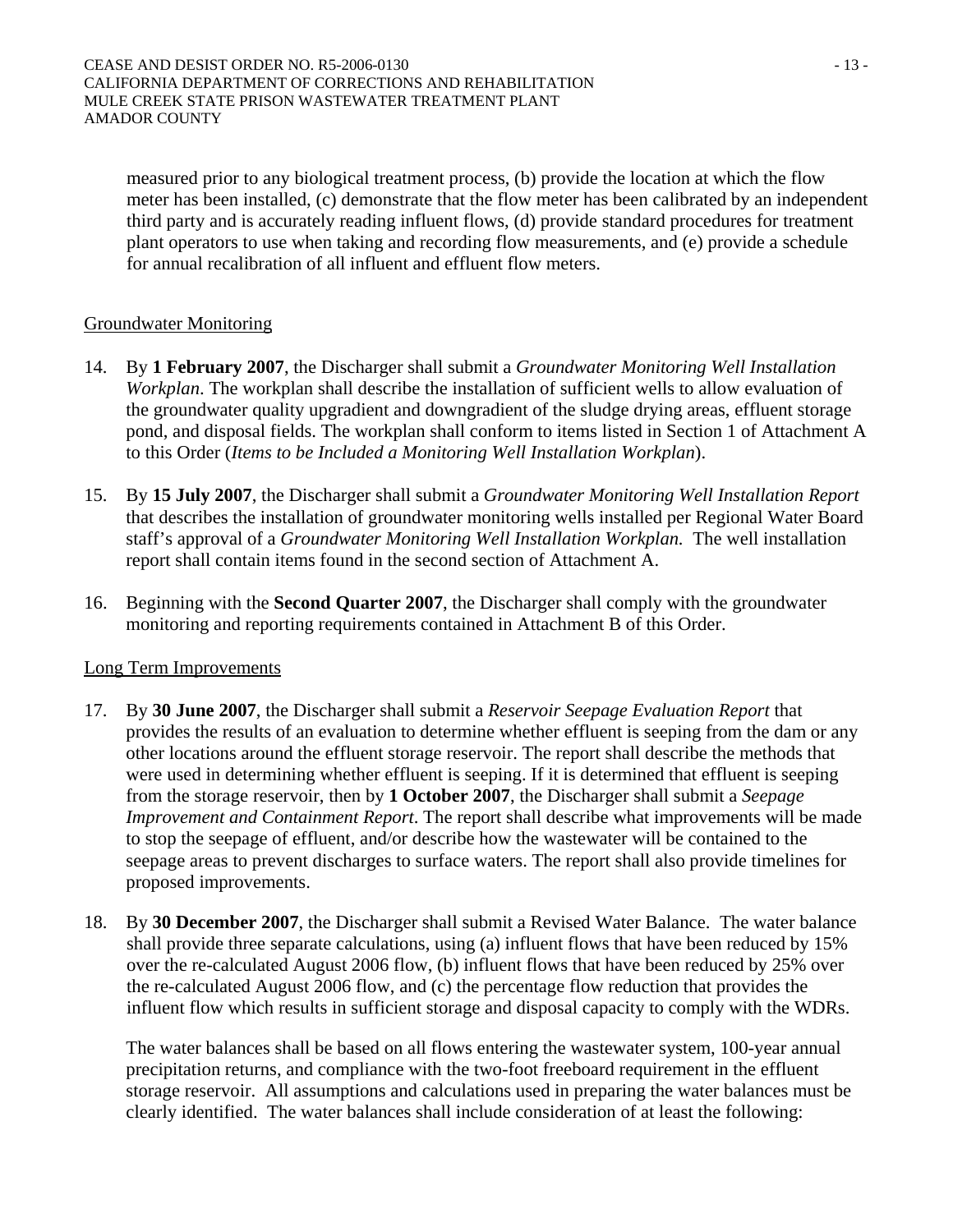- a. Wastewater flows from all sources including prison facilities, prison industries, Preston School of Industry, and California Department of Forestry;
- b. Local precipitation data (indicate what weather station was used to obtain the data, and indicate what the total annual precipitation is for average and 100 annual year storm events, and show how that value was distributed throughout the year, by months, based on historical rainfall patterns);
- c. Infiltration and inflow;
- d. Local evaporation data;
- e. Measured evaporation data from any enhanced evaporation system;
- f. Projected percolation rates for the effluent storage reservoir;
- g. Irrigation disposal rates that comply with the requirements of the WDRs.
- 19. By **30 December 2008**, the Discharger shall submit a *Flow Reduction Evaluation Report* that describes the success in reducing influent flows over the previous year. The report shall evaluate whether other measures should be taken to reduce flows in to the wastewater treatment plant, and if necessary, provide a schedule for implementation.
- 20. By **30 January 2008**, the Discharger shall submit a *Long Term Wastewater Facilities Upgrade and Financing Plan* for all work and improvements needed to provide adequate treatment, storage, and disposal capacity for existing and/or future expansion of Mule Creek State Prison, Preston School of Industry, and the California Department of Forestry training facility. The plan shall include the following:
	- a. A detailed description of the scope and schedule of all planning, design, and construction, including improvements to existing facilities and construction of new facilities as needed to accommodate projected future influent flows through at least 2020. A phased expansion plan may be proposed; and
	- b. A preliminary capital cost estimate and a financing plan describing how the improvement project(s) will be funded.
- 21. By **31 December 2008**, the Discharger shall submit a *Report of Waste Discharge* (RWD) to allow WDRs to be revised to reflect the proposed upgrades. The RWD shall reflect any comments made by staff regarding the *Long Term Wastewater Facilities Upgrade and Financing Plan*. The RWD consists of the Form 200 *(Application for Report of Waste Discharge)* and a technical report that addresses all items listed in Attachment C to this Order, "*Additional Information Requirements for a Report of Waste Discharge for the WWTP."* The Report of Waste Discharge shall clearly reference the groundwater monitoring data collected for the facility and shall demonstrate that the proposed improvements are compliant with State Water Resources Control Board Resolution No. 68-16 (the Antidegradation Policy).